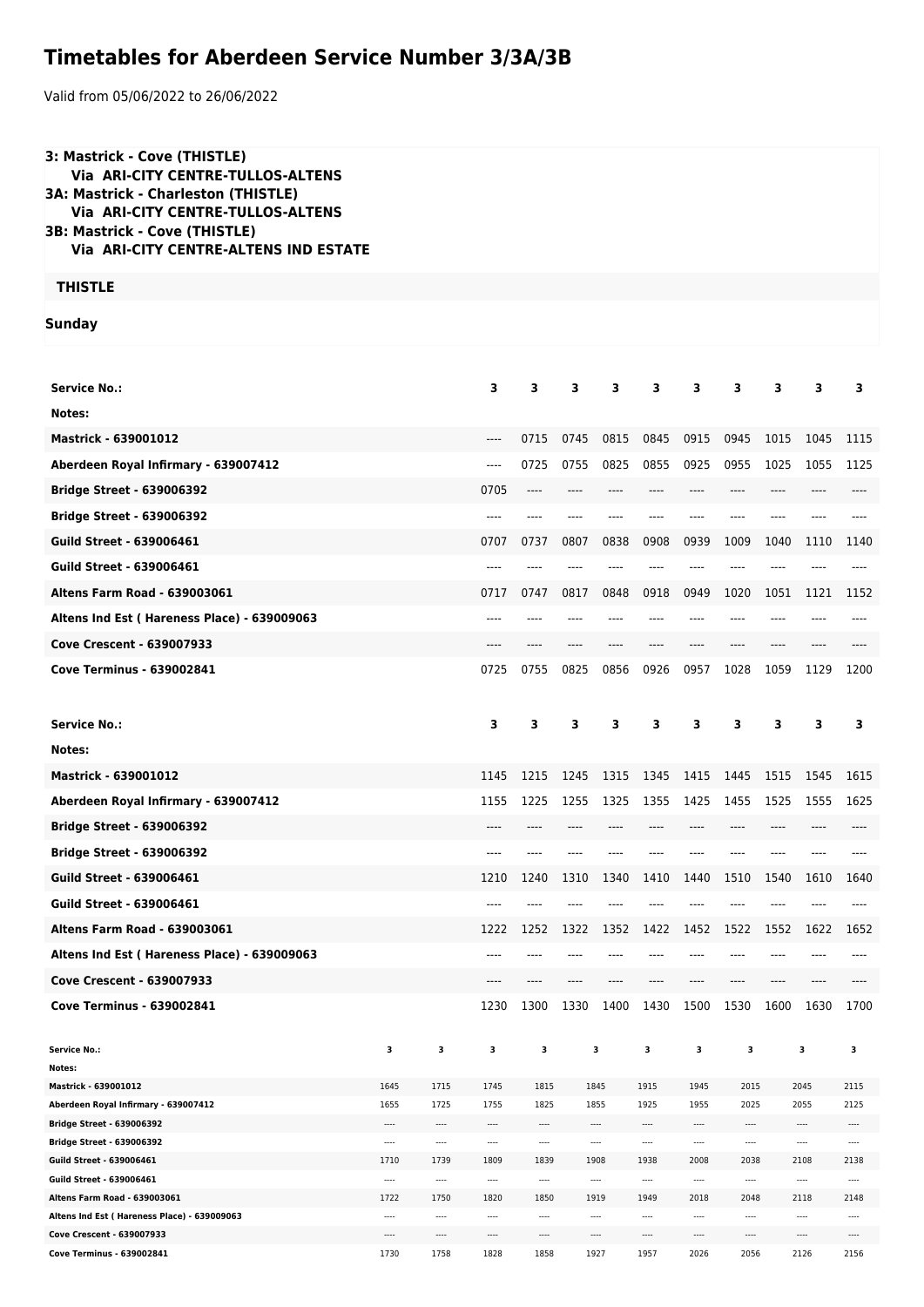| <b>Service No.:</b>                         | 3       | з       | 3      |
|---------------------------------------------|---------|---------|--------|
| Notes:                                      |         |         |        |
| <b>Mastrick - 639001012</b>                 | 2145    | 2225    | 2300   |
| Aberdeen Royal Infirmary - 639007412        | 2155    | 2235    | 2310   |
| <b>Bridge Street - 639006392</b>            | $---$   | ----    | $----$ |
| <b>Bridge Street - 639006392</b>            | $---$   | ----    | ----   |
| <b>Guild Street - 639006461</b>             | 2208    | 2247    | 2322   |
| Guild Street - 639006461                    | $---$   | ----    | $----$ |
| <b>Altens Farm Road - 639003061</b>         | 2218    | 2257    | $----$ |
| Altens Ind Est (Hareness Place) - 639009063 | $--- -$ | ----    | ----   |
| <b>Cove Crescent - 639007933</b>            | $---$   | $-----$ | $----$ |
| <b>Cove Terminus - 639002841</b>            | 2226    | 2305    | $----$ |

## **3: Cove - Mastrick (THISTLE) Via ALTENS-TULLOS-CITY CENTRE-ARI 3A: Charleston - Mastrick (THISTLE) Via ALTENS-TULLOS-CITY CENTRE-ARI**

## **THISTLE**

**Sunday**

| Service No.:                        | 3    | 3    | 3    | 3    | 3    | 3    | 3    | 3    | 3    | 3    |
|-------------------------------------|------|------|------|------|------|------|------|------|------|------|
| Notes:                              |      |      |      |      |      |      |      |      |      |      |
| <b>Cove Terminus - 639002841</b>    | 0730 | 0815 | 0845 | 0915 | 0945 | 1015 | 1045 | 1115 | 1145 | 1215 |
| <b>Cove Crescent - 639007933</b>    | ---- |      |      |      |      |      |      |      |      |      |
| <b>Altens Farm Road - 639003062</b> | 0739 | 0824 | 0854 | 0924 | 0954 | 1024 | 1054 | 1124 | 1154 | 1224 |
| Victoria Bridge - 639003731         | 0747 | 0833 | 0903 | 0933 | 1003 | 1033 | 1103 | 1133 | 1203 | 1233 |
| <b>Guild Street - 639006463</b>     | 0751 | 0838 | 0908 | 0938 | 1008 | 1038 | 1108 | 1138 | 1208 | 1238 |
| <b>Gilcomston Park - 639004122</b>  | 0756 | 0844 | 0914 | 0944 | 1014 | 1044 | 1114 | 1144 | 1214 | 1244 |
| ARI Bus Port - 639007411            | 0805 | 0855 | 0925 | 0955 | 1025 | 1055 | 1125 | 1155 | 1225 | 1255 |
| <b>Mastrick - 639001012</b>         | 0813 | 0903 | 0933 | 1003 | 1033 | 1103 | 1133 | 1203 | 1233 | 1303 |
|                                     |      |      |      |      |      |      |      |      |      |      |
|                                     |      |      |      |      |      |      |      |      |      |      |
| <b>Service No.:</b>                 | 3    | 3    | 3    | 3    | 3    | 3    | 3    | 3    | 3    | 3    |
| Notes:                              |      |      |      |      |      |      |      |      |      |      |
| <b>Cove Terminus - 639002841</b>    | 1245 | 1315 | 1345 | 1415 | 1445 | 1515 | 1545 | 1615 | 1645 | 1715 |
| <b>Cove Crescent - 639007933</b>    | ---- |      |      |      |      |      |      |      |      |      |
| <b>Altens Farm Road - 639003062</b> | 1254 | 1324 | 1354 | 1424 | 1454 | 1524 | 1554 | 1624 | 1654 | 1724 |
| Victoria Bridge - 639003731         | 1303 | 1333 | 1403 | 1433 | 1503 | 1533 | 1603 | 1633 | 1703 | 1733 |
| <b>Guild Street - 639006463</b>     | 1308 | 1338 | 1408 | 1438 | 1508 | 1538 | 1608 | 1638 | 1708 | 1738 |
| <b>Gilcomston Park - 639004122</b>  | 1314 | 1344 | 1414 | 1444 | 1514 | 1544 | 1614 | 1644 | 1714 | 1744 |
| ARI Bus Port - 639007411            | 1325 | 1355 | 1425 | 1455 | 1525 | 1555 | 1625 | 1655 | 1725 | 1755 |